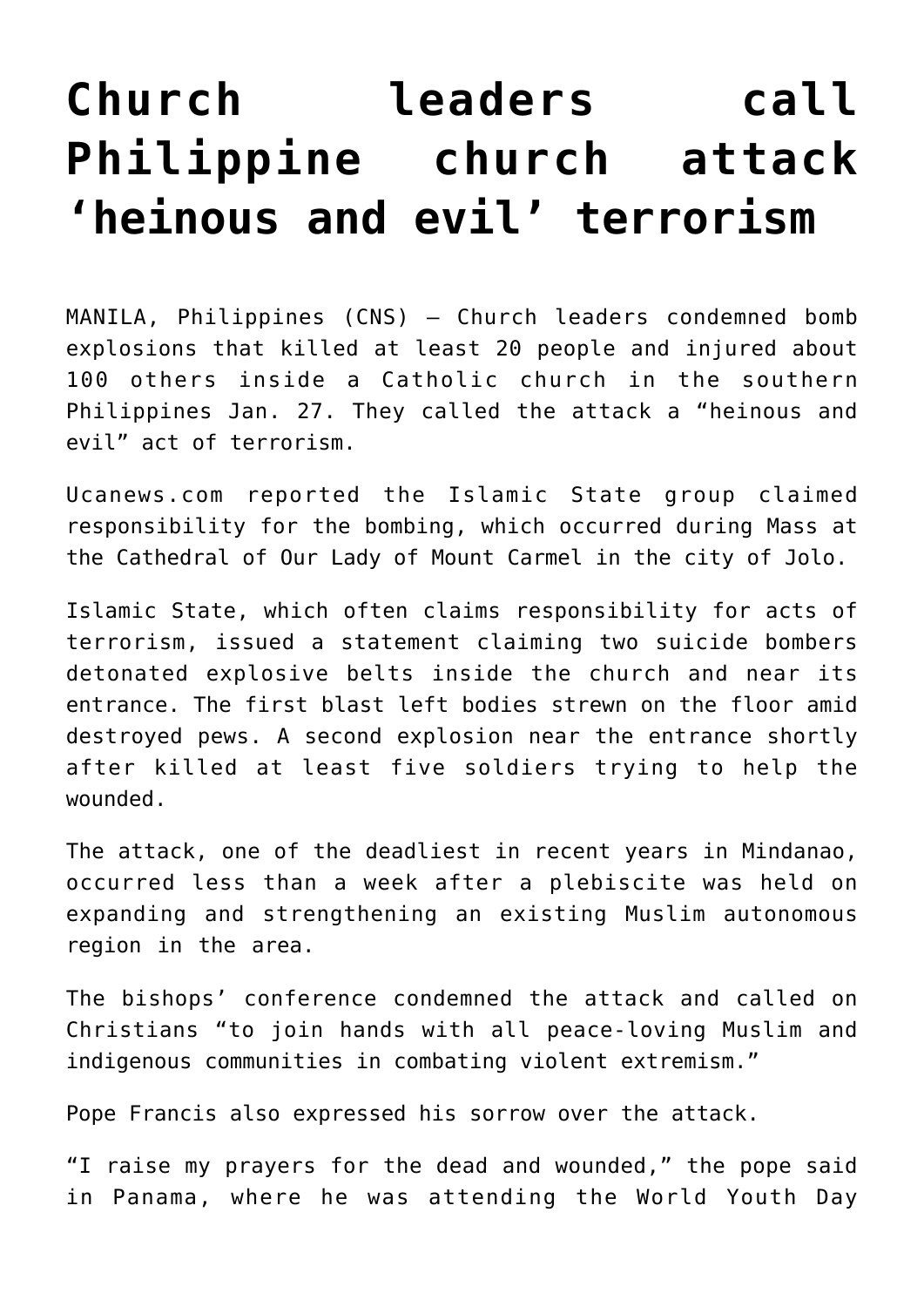celebration.

"May the Lord, prince of peace, convert the hearts of the violent and give the inhabitants of that region a peaceful coexistence," added the pope.

In Washington, Cardinal Daniel N. DiNardo of Galveston-Houston, president of the U.S. Conference of Catholic Bishops, and Archbishop Timothy P. Broglio, chairman of the U.S. bishops' Committee on International Justice and Peace, said U.S. bishops stood in solidarity and prayer with the victims and "join the bishops of the Philippines in condemning such senseless acts of violence. We invite Catholics and all men and women of good will to do the same."

Father Romeo Saniel, apostolic administrator of Jolo, said those who perished "died for their Christian faith."

"They bravely stayed in Jolo in spite of the threats and insecurities," said the priest. "No words can describe the sorrow and pain that we feel these days."

In a joint statement, Cardinal Orlando Quevedo and Archbishop Angelito Lampon of Cotabato described the bombing as "the most heinous desecration of a sacred place."

Cardinal Quevedo, who retired as archbishop of Cotabato in November, once served as parish priest in Jolo; until he was named the cardinal's replacement, Archbishop Lampon was apostolic vicar of Jolo.

"As former religious leaders of Jolo, we totally condemn the criminal bombing of Jolo cathedral," their statement said.

The attack "on a sacred day and at a sacred moment of worship" was "the action of evil people with utter disregard for the sacredness of human life and of human dignity," they said.

They appealed to the security forces to swiftly bring perpetrators to justice.